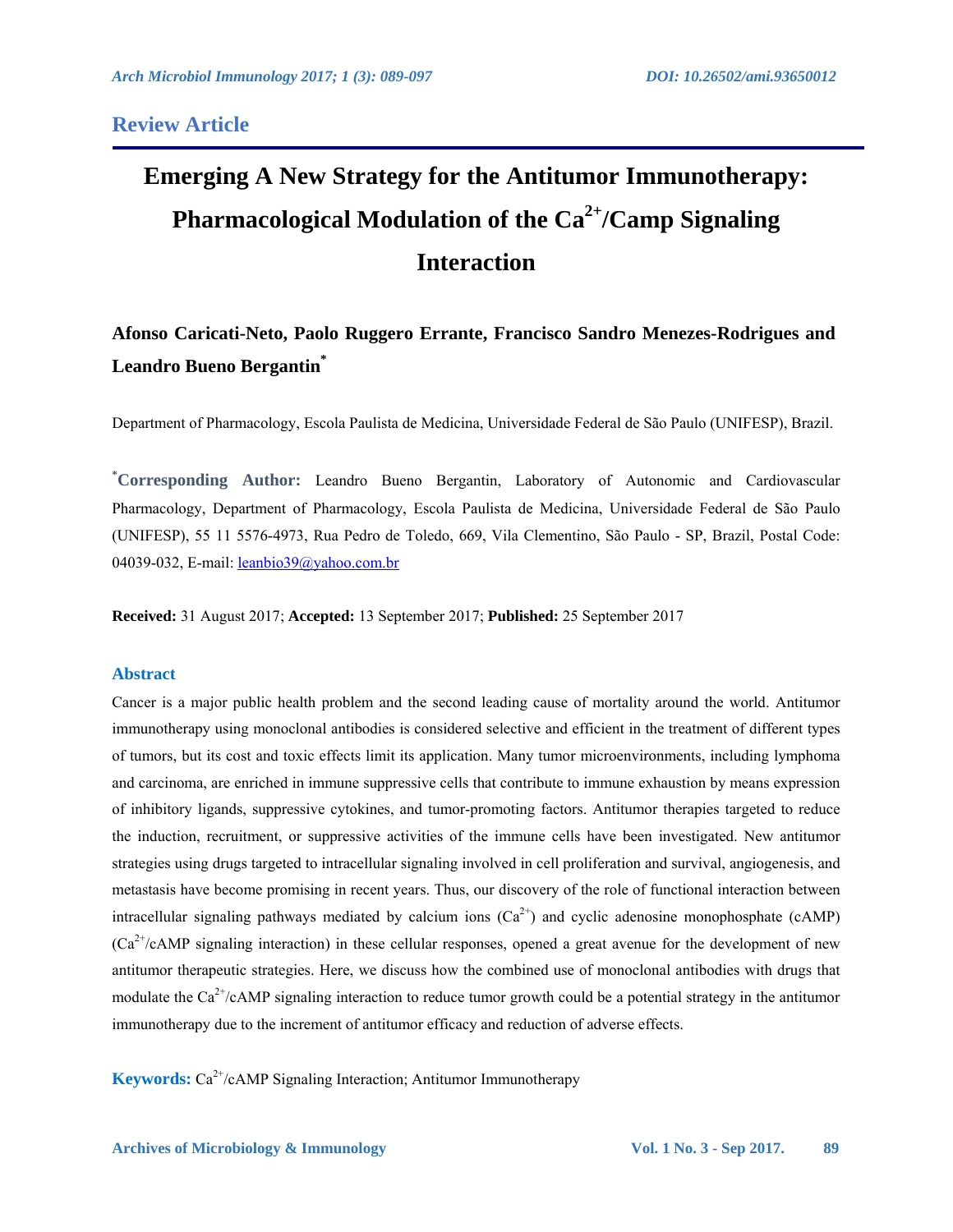#### **1. Introduction**

According to the World Health Organization (WHO) reports, cancer is the second leading global cause of death. These reports showed that the cancer was responsible for 8.8 million deaths in worldwide only in 2015. However, the number of new cancer cases can rise by about 70% over the next 2 decades. Conventional chemotherapy and radiotherapy have showed important limitations, mainly due to its high degree of undesirable side effects, low selectivity, and for affecting both tumor and healthy cells [1,2]. Thus, new antitumor strategies such as targeted therapies [3] and immunotherapy [4] have been proposed as monotherapy, or in combination with conventional therapies [5].

Antitumor immunotherapy using monoclonal antibodies, such as antibodies against vascular endothelial growth factor (VEGF), has been considered as satisfactory targeted and selective antitumor therapy [6]. Although this strategy has showed significant antitumor efficacy in the different tumor types, the toxic effects and high cost limits its current clinical use [7]. Thus, the efficacy, tolerability and cost of the antitumor immunotherapy to control the tumor growth, angiogenesis and dissemination constitute the major barriers for the development of effective antitumor therapy [8].

In the early stages, the mass tumor development is facilitated by diffusion of nutrients through from neighboring tissues. Thus, tumor growth depends on the process of angiogenesis, and the new formed blood vessels serve as routes for dissemination of the tumor cells to other places [9]. For tumor-induced angiogenesis occurring,  $ανβ3$ integrins play an important role in the physical interaction with the extracellular matrix necessary for cell adhesion, migration and positioning, in addition to inducing signs for cell proliferation and survival [10]. The information transmitted by integrins from the extracellular medium to cytoskeleton proteins is mediated by several intracellular signaling, including the increase of GTPases activity, stimulation of mitogen-activated protein kinase (MAPK), alteration of cytosolic Ca<sup>2+</sup> concentration ( $[Ca^{2+}]_c$ ), and increase of substrates activated by phospholipase C (PLC) [11][12].

Activation of PLC stimulates the hydrolysis of membrane phospholipids, generating inositol-1-4-5-triphosphate  $(IP_3)$ , and diacylglycerol (DAG) [12]. DAG facilitates the  $Ca^{2+}$  influx through plasma membrane voltage-activated  $Ca^{2+}$  channels (Cav), increasing the  $[Ca^{2+}$ ]<sub>c</sub> [12,13]. The activation of  $Ca^{2+}$  channels located in endoplasmic reticulum (ER) membrane by IP<sub>3</sub> (via IP<sub>3</sub> receptors) or Ca<sup>2+</sup> (via ryanodine receptors) stimulate the Ca<sup>2+</sup> release from ER to the cytosol, increasing the  $\lceil Ca^{2+} \rceil_c$  in specific intracellular sites [12]. Several mechanisms involved in intracellular Ca<sup>2+</sup> homeostasis finely regulate the  $\lceil Ca^{2+} \rceil_c \lceil 12 \rceil$ . The Ca<sup>2+</sup> ATPases located in ER membrane (SERCA) and plasma membrane (PMCA) transport the  $Ca^{2+}$  from cytosol to ER and extracellular medium, respectively, reducing the  $[Ca^{2+}]_c$  [12,13]. Several evidences suggest that the abnormal gene expression and activity of the different proteins involved in the intracellular  $Ca^{2+}$  homeostasis, such as Cav1.2, Cav3.2, SERCA2 and SERCA3, importantly contribute to tumor growth and dissemination due to cytosolic  $Ca^{2+}$  overload in tumor cells [14-18]. Thus, these proteins constitute potential molecular targets for antitumor therapy.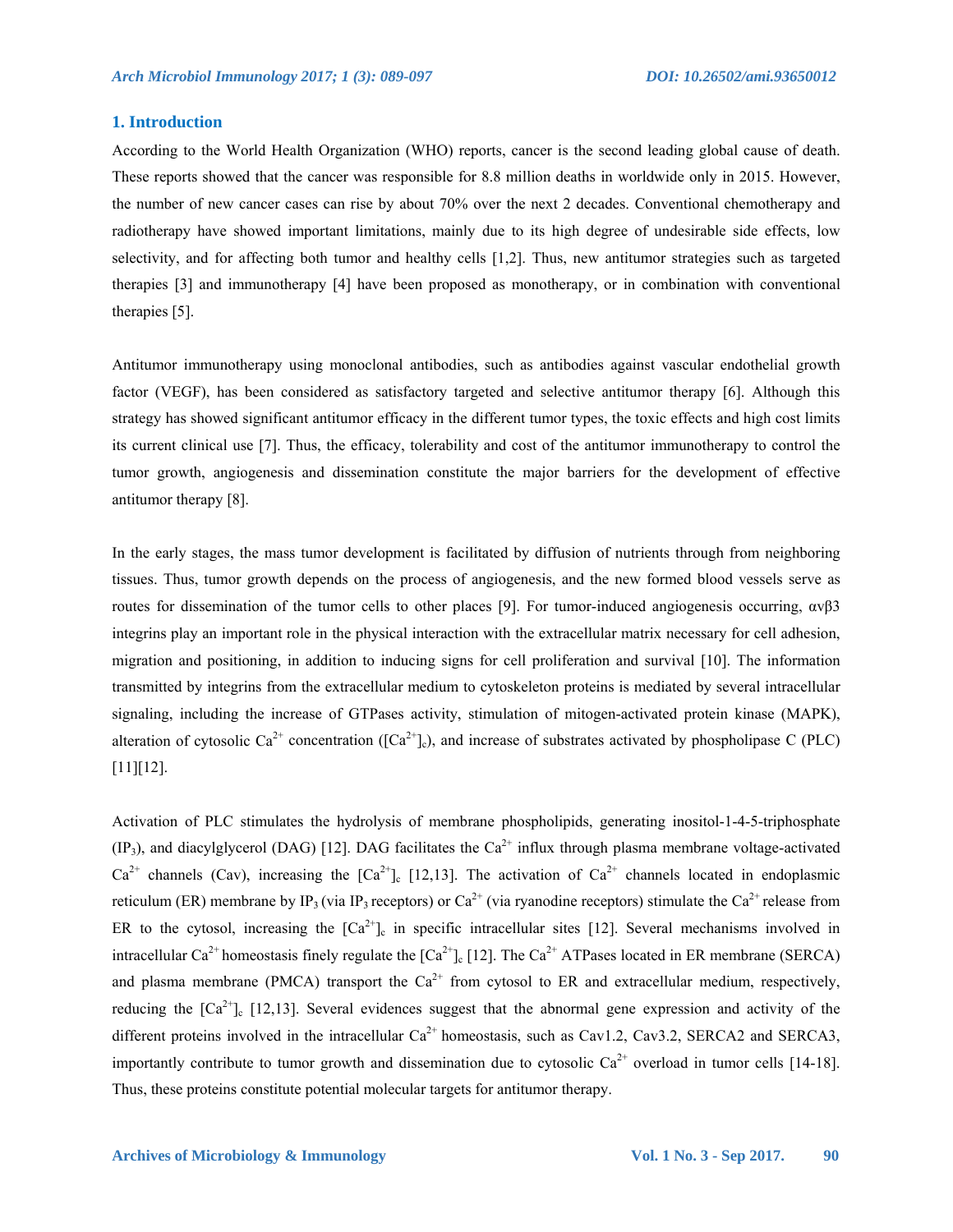In addition to intracellular  $Ca^{2+}$  signaling, other signaling and messengers could contribute to tumor growth and dissemination such as intracellular signaling mediated by cyclic adenosine monophosphate (cAMP). Generated from the action of adenylyl cyclases (AC) on the adenosine triphosphate (ATP), the cAMP is an important intracellular messenger involved in the regulation of several cellular responses, including angiogenesis and tumor growth [19- 21]. The increase of AC activity increments the cytoslic cAMP concentration ([cAMP]c) that active protein kinases, such as cAMP-dependent protein kinase (PKA), resulting several cellular responses [19-21]. The diminution of AC activity reduces the [cAMP]<sub>c</sub> and intracellular cAMP signaling that regulates the transcriptional factors, and gene activation, stimulating DNA synthesis and cell cycle [19-21]. Some evidences suggest that the increase of [cAMP]<sub>c</sub> inhibits the angiogenesis and tumor growth [21-24]. Thus, messenger involved in the intracellular cAMP signaling also constitute potential molecular targets for antitumor therapy.

It is well established that the  $Ca^{2+}$  finely regulates the AC activity, and consequently the [cAMP]<sub>c</sub>, virtually in all mammalian cells, characterizing the functional interaction between the intracellular signaling mediated by  $Ca^{2+}$  and cAMP (Ca<sup>2+</sup>/cAMP signaling interaction) [25,26]. By means the pharmacological modulation of the Ca<sup>2+</sup>/cAMP signaling interaction, we discovered that this interaction rules an important participation in the different cellular response, including in neurotransmitter/hormone exocytosis and cellular survival [26-30]. The Ca<sup>2+</sup>/cAMP signaling interaction finely controls the  $[Ca^{2+}]_c$  regulating the different steps of exocytosis, such as traffic and docking of secretory vesicle containing neurotransmitter and hormone [26-30]. In addition, the  $Ca^{2+}/cAMP$  signaling interaction participate in the regulation of cellular survival mediated by cAMP/PKA/CREB [26-30].



Figure 1: Pharmacological modulation of the Ca<sup>2+</sup>/cAMP signaling interaction proposed by Caricati-Neto and Bergantin [26-30]. The Ca<sup>2+</sup>/cAMP signaling interaction can be pharmacologically modulated by combined use of the the  $Ca^{2+}$  channel blockers (CCB) and drugs that promote the increase of  $[cAMP]_c$  (cAMP-enhancer compounds). In response to the reduction of  $Ca^{2+}$  influx through plasma membrane voltage-activated  $Ca^{2+}$  channels (L) produced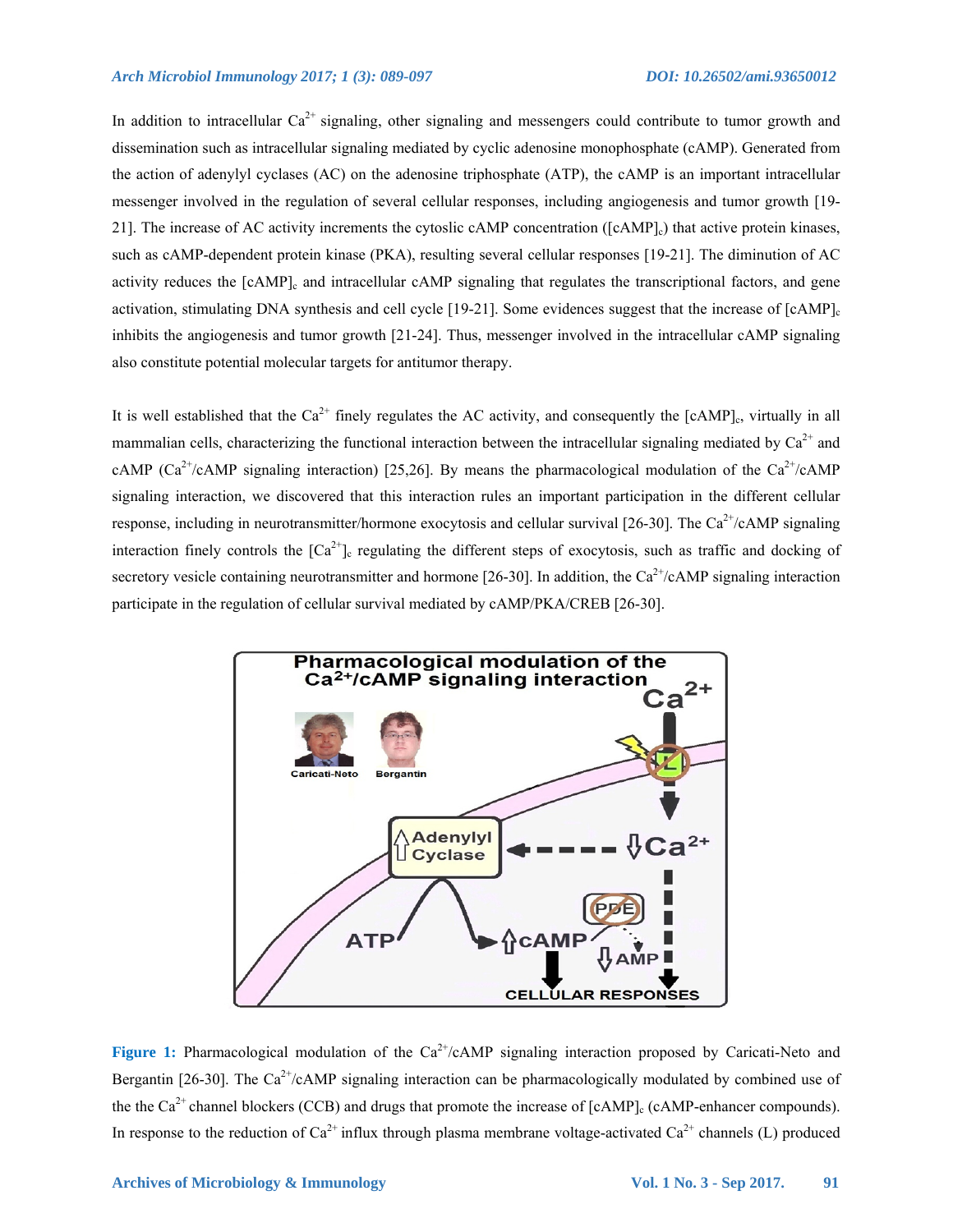by CCB, the AC activity and [cAMP]c are increased. These CCB-effects can be potentiated by cAMP-enhancer compounds, such as phosphodiesterase (PDE) inhibitors.

Several evidences support that the abnormal intracellular signaling mediated by  $Ca^{2+}$  and cAMP could be involved in tumor growth and dissemination [31-37]. As previously mentioned, the abnormal gene expression and activity of the different proteins involved intracellular  $Ca^{2+}$  homeostasis contribute to tumor growth [14-18]. In addition, the increase of  $[cAMP]_c$  inhibits the angiogenesis and tumor growth [21-24]. Thus, we have proposed that the combined use of monoclonal antibodies with drugs that modulate the  $Ca^{2+}/cAMP$  signaling interaction to reduce tumor growth could be potential strategy in the antitumor immunotherapy due to increment of antitumor efficacy and reduction of adverse effects [31-37]. Figure 1 shows how the  $Ca^{2+}/cAMP$  signaling interaction could be pharmacologically modulated by the combined use of the  $Ca^{2+}$  channel blockers (CCB) and drugs that promote the increase of  $[CAMP]$ . (cAMP-enhancer compounds).

## **2. Pharmacological modulation of the Ca2+/cAMP signaling interaction as a new therapeutic strategy in tumor immunotherapy**

In tumor cells, the intracellular  $Ca^{2+}$  signaling pathways are remodeled, or deregulated, changing their physiology, and distinguish them from non-malignant cells [38,39]. This remodeling, or deregulation, provides means by which cancer cells can overcome systemic anticancer defense mechanisms [38,39]. In addition, this remodeling or deregulation can lead to genetic diversity found in cancer tissues thereby providing effective cellular strategies to the selection pressure to acquire specific traits [38,39].

Several evidences suggest that the cytosolic  $Ca^{2+}$  overload due to abnormal gene expression and activity of the different types of  $Ca^{2+}$  channels importantly contribute to tumor growth and dissemination due to cytosolic  $Ca^{2+}$ overload in tumor cells [14-18]. Evidences suggest that  $Ca^{2+}$  channels TRP and Orai participate in the intracellular  $Ca^{2+}$  signaling involved the physiological angiogenesis processes [17]. Thus, the  $Ca^{2+}$  channels have become important molecular targets in tumor cells and the drugs that interfere with the  $Ca<sup>2+</sup>$  channels could be useful in the treatment of different types of tumor [18,31-37,40,41].

L-type  $Ca^{2+}$  channels has been implicated in the development and progression of several tumors, and a recent metaanalysis of microarray datasets showed that mRNA gene profile of the L-type  $Ca^{2+}$  channels in different types of cancer [42-47]. For example, it was showed that the L-type  $Ca^{2+}$  channels are significantly up-regulated in colon and esophageal cancer [43-47]. Thus, pharmacological blockade of these channels could be used as a therapeutic strategy for antitumor therapy. In fact, some studies showed that the L-type CCB, such as amlodipine, mibefradil and NNC-55-0396, inhibit the proliferative response in different tumor cells [18,40,41]. It was suggested that these L-type CCB can directly modify the transcription of genes and their products, e.g., the proteolytically cleaved 75 kDa C-terminal fragment of Cav1.2, a  $Ca^{2+}$  channel associated transcriptional regulator (CCAT), which translocates to the nucleus altering the transcription of several genes, including Myc, Bcl-associated death promoter (Bad) and artemin [42]. Nuclear CCAT levels increase or decrease in response to low and high intracellular  $Ca^{2+}$ , respectively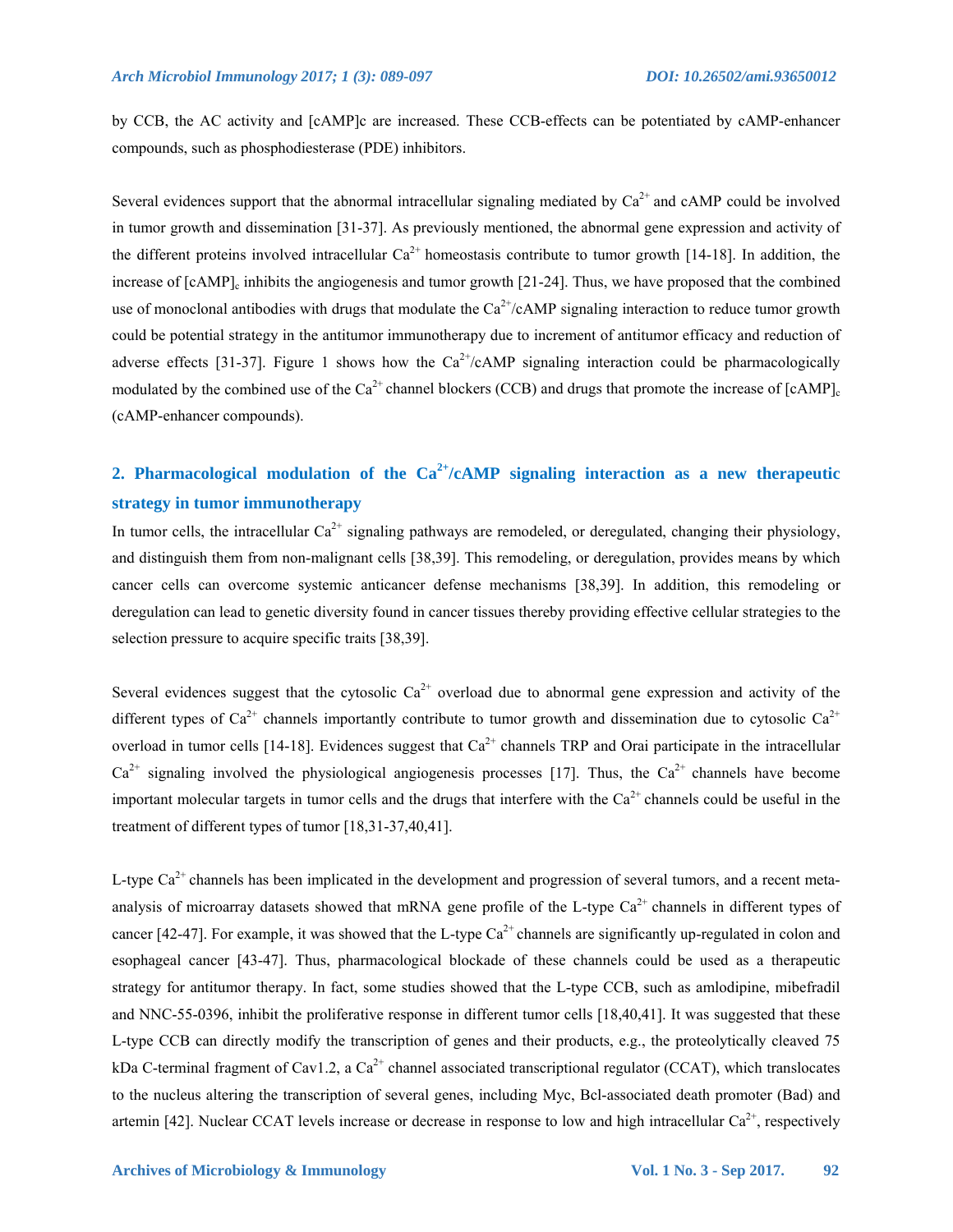[42]. It was suggested that L-type CCB NNC 55-0396 inhibits tumor angiogenesis by suppression of hypoxiainducible factor-1alpha signal transduction via both proteasome degradation, and protein synthesis pathways [18]. The L-type CCB Amlodipine inhibited both in vitro and in vivo the growth of human epidermoid carcinoma A431 cells, via arresting cell cycle at G1 phase, and reducing phosphorylation of retinoblastoma protein, expression levels of cyclin D1 and cyclin dependent kinase [40].

Novel splice variants of T-type  $Ca^{2+}$  channels are commonly detected in human glioma, breast, ovarian, prostate colon and esophageal cancer cells [43-47]. Cav3.1 transcripts predominate in the normal adult brain, but human glioma and glioma cell lines contain Cav3.1 as predominant splice and Cav3.1 as a novel splice variant, which is absent in normal brain  $Ca^{2+}$  channels [43-47]. Mibefradil, a T- and L-type CCB, reduced tumor size, to improve the survival rate in glioma animal model as well as in a patient derived pancreas xenograft animal model [43,48]. A novel mibefradil-derived compound NNC-55-0396 inhibited angiogenesis in tumor cells, becoming a promising chemotherapy drug [18,43].

Proangiogenic events mediated by  $Ca^{2+}$  have been investigated in tumor-derived endothelial cells [17]. Abnormal expression and function of Transient Receptor Potential (TRP) channels is involved in the alterations of intracellular  $Ca<sup>2+</sup>$  signaling in endothelial cells from human breast and kidney tumors and [17]. TRP channels subfamily includes a number of putative proangiogenic channels [17]. It was suggested that pharmacological blockade of these  $Ca^{2+}$ channels could significantly reduce the vascularization in these tumors [17]. Thus, antitumor immunotherapy using monoclonal antibodies against VEGF, has been considered as satisfactory targeted and selective antitumor therapy [6]. These findings support that the pharmacological modulation of the different types of  $Ca^{2+}$  channels in the tumor cells combined with monoclonal antibodies against VEGF could be a novel alternative for antitumor immunotherapy.

Several evidences suggest that the drugs that modulate the intracellular cAMP signaling could be used to inhibit the angiogenesis and tumor growth. It also was showed that the increase of [cAMP]<sub>c</sub> produced by phosphodiesterase (PDE) inhibitors suppress the endothelial extracellular matrix remodeling [22]. In addition, it was showed that PDE inhibitors reduce the intracellular signaling mediated by PI3K/AKT to down-modulate VEGF secretion and vessel formation *in vitro*, and stimuling the lower synthesis of VEGF and diminishing the microvessel density in animal model of diffuse large B-cell lymphoma [23]. Some studies showed that the association of PDE2 and PDE4 inhibitors with curcumin significantly reduced the VEGF production, angiogenesis and tumor growth [24].

It was showed that the increase of  $[cAMP]_c$  induced by AC activator forskolin produced significant antitumor effects [49]. The 8-Cl-cAMP, and the PKA I-selective cAMP analogs (8-piperidinoadenosine - 3',5'-cyclic monophosphate (8-PIP-cAMP) and 8-hexylaminoadenosine - 3',5'-cyclic monophosphate (8-HA-cAMP) produced a significant antiproliferative effects in human cancer cell lines [50]. The anti-proliferative effect of the PKA I-selective cAMP analogs was attributed to growth arrest, while the 8-Cl-cAMP appears be due to pro-apoptotic effect [50]. It also observed that the PKA I-selective cAMP analogs, but not 8-Cl-cAMP, inhibited ERK phosphorylation, whereas 8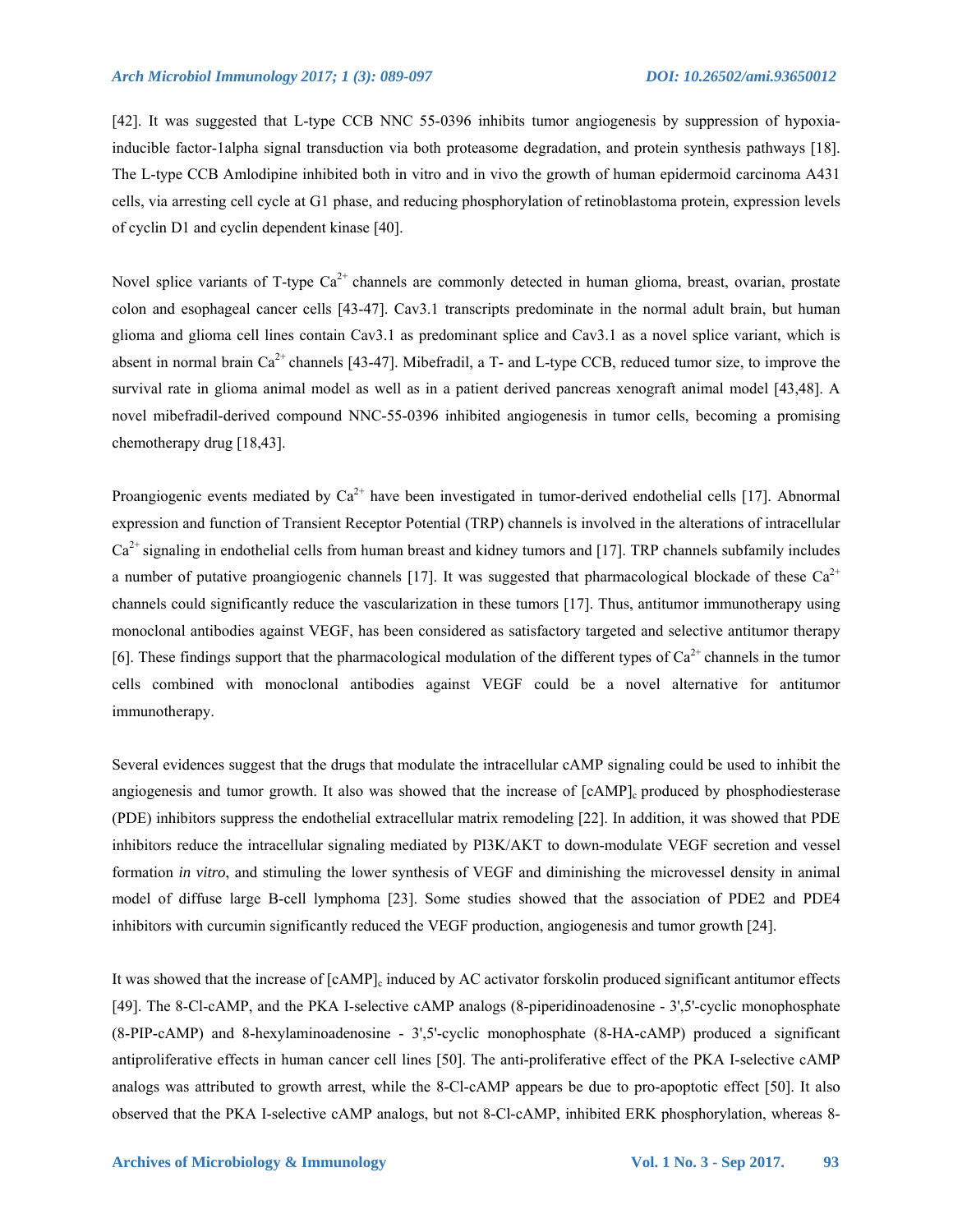Cl-cAMP alone induced a progressive phosphorylation of the p38 MAPK via activation of AMPK by its metabolite 8-Cl-adenosine [51]. Pharmacological inhibition of the p38 MAPK prevented the pro-apoptotic effect of 8-Cl-cAMP [51]. These findings suggest that 8-Cl-cAMP and the PKA I-selective cAMP analogs could be used in human tumor therapy.

Interestingly, the 8-Cl-cAMP and PKA type I-selective cAMP analogs (8-PIP-cAMP and 8-HA-cAMP) also showed a potent antiproliferative effect in medullary thyroid cancer cell lines [52]. It was showed that the 8-Cl-cAMP significantly inhibited the transition of cell population from G2/M to G0/G1 phase and from G0/G1 to S phase [51]. In addition, the 8-Cl-cAMP induced apoptosis in medullary thyroid cancer cell lines [52]. This finding demonstrated that cAMP analogs, particularly 8-Cl-cAMP, significantly suppress cell proliferation in medullary thyroid cancer cell lines and provide rationale for a potential clinical use of drugs that interfere with intracellular signalling mediated by cAMP/PKA in the antitumor therapy. Although the role of intracellular cAMP signaling in tumor cells has been poorly investigated, the drugs that interfere in the intracellular cAMP concentration have been proposed as potential adjuvant, chemotherapeutic or chemopreventive agents in different types of cancer, including hepatocellular carcinoma [53].

Due to involvement of  $Ca^{2+}$  and cAMP in the regulation of the several cellular responses, including angiogenesis and tumor growth, the proteins involved in the  $Ca^{2+}/cAMP$  signaling interaction have been considered potential pharmacological targets in the antitumor therapy, in combination with conventional chemotherapy, radiotherapy and immunotherapy. It is important to mention that the cancer therapy with drugs that modulate the  $Ca^{2+}/cAMP$ signaling interaction could be useful to control growth of cancer with high rates of resistance to conventional immunotherapy, to decrease dose of monoclonal antibodies intravenously infused, and their adverse effects. Thus, the pharmacological modulation of the  $Ca^{2+}/cAMP$  signaling interaction in tumor cells could open a great avenue for the development of new antitumor therapeutic strategies to reduce tumor growth by combined use of the CCB, drugs that interfere with cAMP signaling and anti-VEGF monoclonal antibodies. This new strategy could promote important advances in the antitumor immunotherapy, increasing its efficacy and reducing side effects.

#### **References**

- 1. Bray F, Ferlay J, Laversanne M, Brewster DH, Gombe Mbalawa C, et al. Cancer incidence in five continents: Inclusion criteria, highlights from volume X and the global status of cancer registration. Int J Cancer 137 (2015): 2060-2071.
- 2. Azar FE, Azami-Aghdash S, Pournaghi-Azar F, Mazdaki A, Rezapour A, et al. Cost-effectiveness of lung cancer screening and treatment methods: a systematic review of systematic reviews. BMC Healt Serv Res. 17 (2017): 413.
- 3. Larkin J, O´Reilly A. The safety of nivolumab for the treatment of metastatic melanoma. Expert Opin Drug Saf 16 (2017): 955-961.
- 4. Hahan AW, Gill DM, Pal SK, Agarwal N. The future of imune checkpoint cancer therapy after PD-1 and CTLA-4. Immunotherapy 9 (2017): 681-692.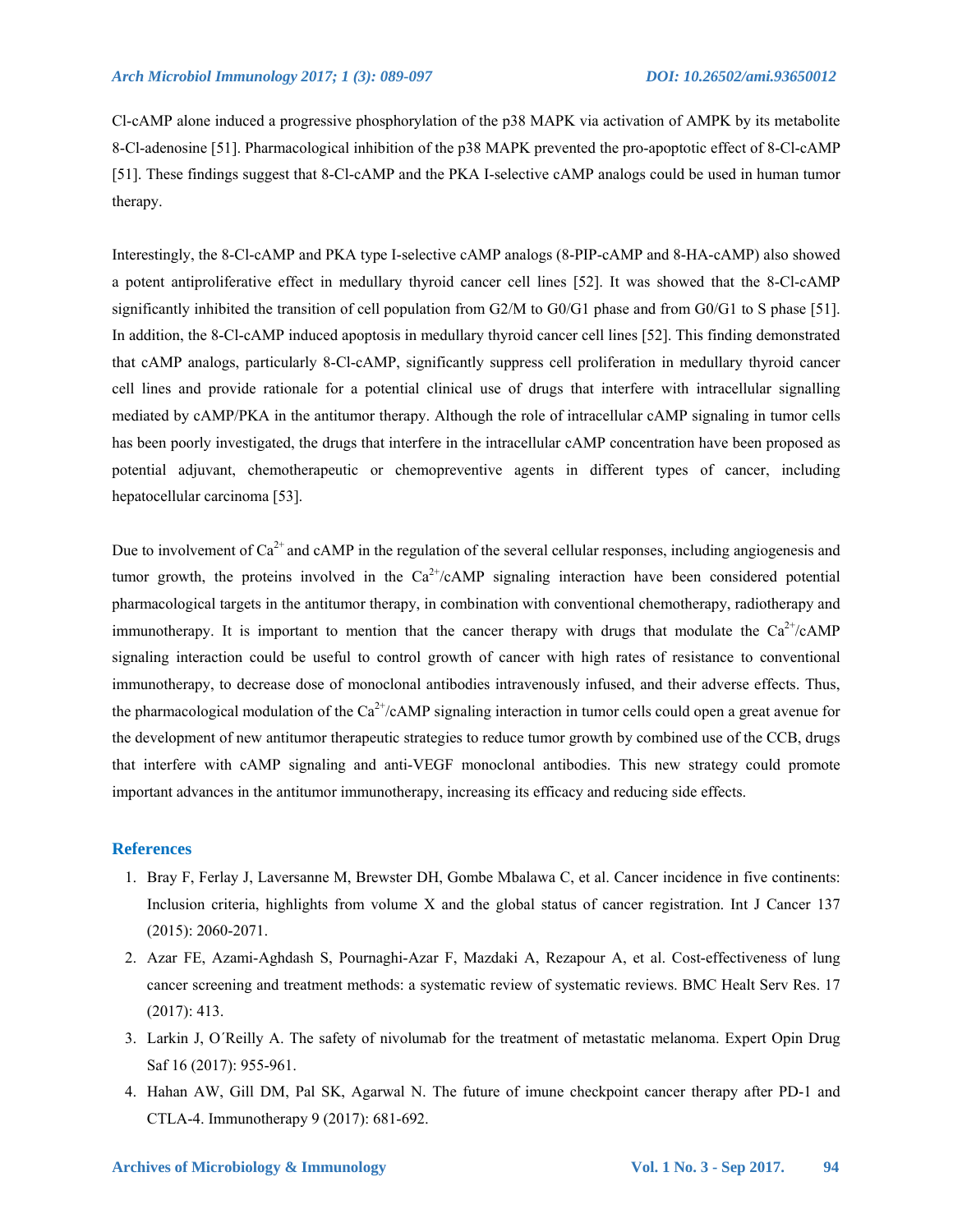- 5. Visconti R, Morra F, Guggino G, Celetti A. The between now and then of lung concer chemotherapy and immunotherapy. Int J Mol Sci 18 (2017): E1374.
- 6. Ronca R, Benkheil M, Mitola S, Struyf S, Liekens S. Tumor angiogenesis revisited: Regulators and clinical implications. Med Res Rev (2017).
- 7. Diaz RJ, Ali S, Qadir MG, De La Fuente MI, et al. The role of bevacizumab in the treatment of glioblastoma. J Neurooncol (2017).
- 8. de Miguel-Luken MJ, Mansinho A, Boni V, Calvo E. Immunotherapy-based combinations: current status and perspectives. Curr Opin Oncol (2017).
- 9. De Palma M, Biziato D, Petrova TV. Microenvironmental regulation of tumor angiogenesis. Nat Rev Cancer (2017).
- 10. Demircioglu F, Hodivala-Dilke K. αvβ3 integrin and tumor blood vessels-learning from the past to shape the future. Curr Opin Cell Biol 42 (2016): 121-127.
- 11. Atkinson SJ, Ellison TS, Steri V, Gould E, Robinsosn SD. Redefining the role(s) of endotheial αvβ3-integrin in angiogenesis. Biochem Soc Trans 42 (2014): 1590-1595.
- 12. Pechkovsky DV, Scaffidi AK, Hackett TL, Ballard J, Shaheen F, et al. Transforming growth factor beta 1 induces alphavbeta3 integrin expression. In human lung fibroblast via a beta3 integrin-, c-Src-, and p38 MAPK-dependent pathway. J Biol Chem 283 (2008): 12898-12908.
- 13. Nakamura Y, Fukami K. Regulation and physiological functions of mammalian phospholipase C. J Biochem 161 (2017): 315-321.
- 14. Busselberg D, Florea AM. Targeting intracellular calcium signaling  $([Ca<sup>2+</sup>]i)$  to overcome acquired multidrug resistance of cancer cells: A mini-review. Cancer (2017): E48.
- 15. Parkash J, Asotra K. Calcium wave signaling in cancer cells. Life Sci 87 (2010): 587-595.
- 16. Monteith GR, Davis FM, Roberts-Thomson SJ. Calcium channels and pumps in cancer: changes and consequences. J Biol Chem 287 (2012): 31666-31673.
- 17. Munaron L, Genova T, Avanzato D, Antoniotti S, Fiorio Pla A. Targeting calcium channels to block tumor vascularization. Recent Pat Anticancer Drug Discov 8 (2013): 27-37.
- 18. Kim KH, Kim D, Park JY, Jung HJ, Cho YH, et al. NNC 55-0396, a T-type Ca2+ channel inhibitor, inhibits angiogenesis via supression of hypoxia-inducible factor-1alpha signal transduction. J Mol Med 93 (2015): 499- 509.
- 19. Krasteva PV, Sondermann H. Versatile modes of cellular regulation via cyclic dinucleotides. Nat Chem Biol 13 (2017): 350-359.
- 20. Xiao LY, Kan WM. Cyclic AMP (cAMP) confers drug resistance against DNA damaging agents via PKAIA in CML cells. Eur J Pharmacol 794 (2017): 201-208.
- 21. Neto A, Ceol CJ. Melanoma-associated GRM3 variantes dysregulate melanosome trafficking and cAMP Signaling. Pigment Cell Melanoma Res (2017): 24.
- 22. Yun S, Budatha M, Dahlman JE, Coon BG, Cameron RT, et al. Interaction between integrin α5 and PDE4D regulates endotelial inflammatory signalling. Nat Cell Biol 18 (2016):1043-1053.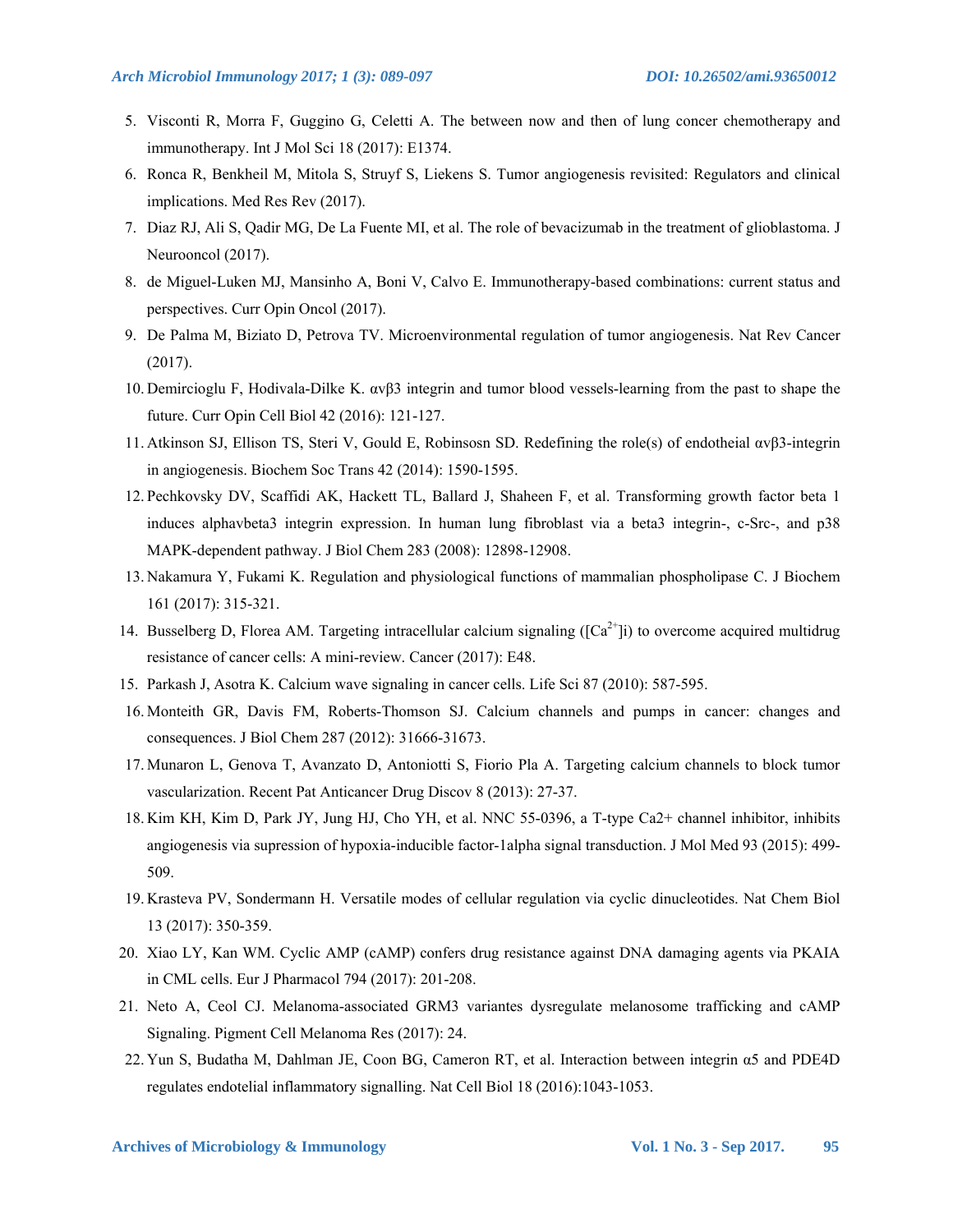- 23. Suhasini NA, Wang L, Holder KN, Lin AP, Bhatnagar H, et al. A phosphodiesterase 4B-dependent interplay between tumor cells and the microenvironment regulates angiogenesis in B-cell lymphoma. Leukemia 30 (2016): 617-626.
- 24. Abusnina A, Keravis T, Zhou Q, Justiniano H, Lobstein A, et al. Tumor groth inhibition and anti-angiogenic effects using curcumin correspond to combined PDE2 and PDE4 inhibition. Thromb Haemost 113 (2015): 319-328.
- 25. Bergantin LB, Souza CF, Ferreira RM, Smaili SS, Jurkiewicz NH, Caricati-Neto A, Jurkiewicz A. Novel model for "calcium paradox" in sympathetic transmission of smooth muscles: role of cyclic AMP pathway. Cell Calcium 54(2013): 202-212.
- 26. Caricati-Neto A, García AG, Bergantin LB. Pharmacological implications of the  $Ca^{2+}/cAMP$  signalling interaction: from risk for antihypertensive therapy to potential beneficial for neurological and psychiatric disorders. Pharmacol Res Perspect 3 (2015): 1-10.
- 27. Caricati-Neto A, Bergantin LB. New therapeutic strategy of Alzheimer´s and Parkinson´s diseases: Pharmacological modulation of neural  $Ca^{2+}/cAMP$  intracellular signaling interaction. Asian J Pharm Pharmacol 2 (2016)): 136-143.
- 28. Bergantin LB, Caricati-Neto A. Challenges for the pharmacological treatment of neurological and psychiatric disorders: Implications of the  $Ca^{2+}/cAMP$  intracellular signalling interaction. Eur J Pharmacol 788 (2016): 255-260.
- 29. Bergantin LB, Caricati-Neto A. Recent advances in pharmacotherapy of neurological and psychiatric disorders promoted by discovery of the role of  $Ca^{2+}/cAMP$  signaling interaction in the neurotransmission and neuroprotection. Adv Pharmac J 1 (2016): 66-69.
- 30. Bergantin LB, Caricati-Neto A. From discovering "calcium paradox" to Ca<sup>2+</sup>/cAMP interaction: Impact in human health and disease. Scholars Press (2016).
- 31. Caricati-Neto A, Errante PR, Bergantin LB. A novel alternative for cancer therapy: Pharmacological modulation of  $Ca^{2+}/c$ AMP intracellular signaling interaction. Am J Pharmacol Pharmacother 4 (2017): 20-34.
- 32. Errante PR, Menezes-Rodrigues FS, Leite AA, Caricati-Neto A, Bergantin LB. New antitumoral pharmacological strategies involving  $Ca^{2+}/cAMP$  signaling pathways. J Cancer Epidem Prev 2 (2017): 1-6.
- 33. Errante PR, Caricati-Neto A, Bergantin LB. Insights for the inhibition of cancer progression: Revisiting  $Ca^{2+}$ and cAMP signalling pathways. Adv Cancer Prev 2 (2017): 1-2.
- 34. Errante PR, Menezes-Rodrigues FS, Caricati-Neto A, Bergantin LB. The pharmacological modulation of  $Ca<sup>2+</sup>/cAMP$  intracellular signaling pathways and traditional antitumoral pharmaceuticals: a plausible multitarget combined therapy? J Clin Exper Oncol 6 (2017): 1-3.
- 35. Errante PR, Menezes-Rodrigues FS, Leite AA, Caricati-Neto A, Bergantin LB. The second messengers  $Ca^{2+}$ and cAMP as potential therapeutic targets for the control of cancer progression. Adv Cancer Prev 2 (2017): 1- 2.
- 36. Errante PR, Leite AA, Menezes-Rodrigues FS, Caricati-Neto A, Bergantin LB. A novel potential therapeutic target as adjuvant treatment for cancer: the pharmacological interference on the  $Ca^{2+}/cAMP$  cellular signaling pathways. Enliven: Chall Cancer Detec Ther 1 (2017): 1-2.